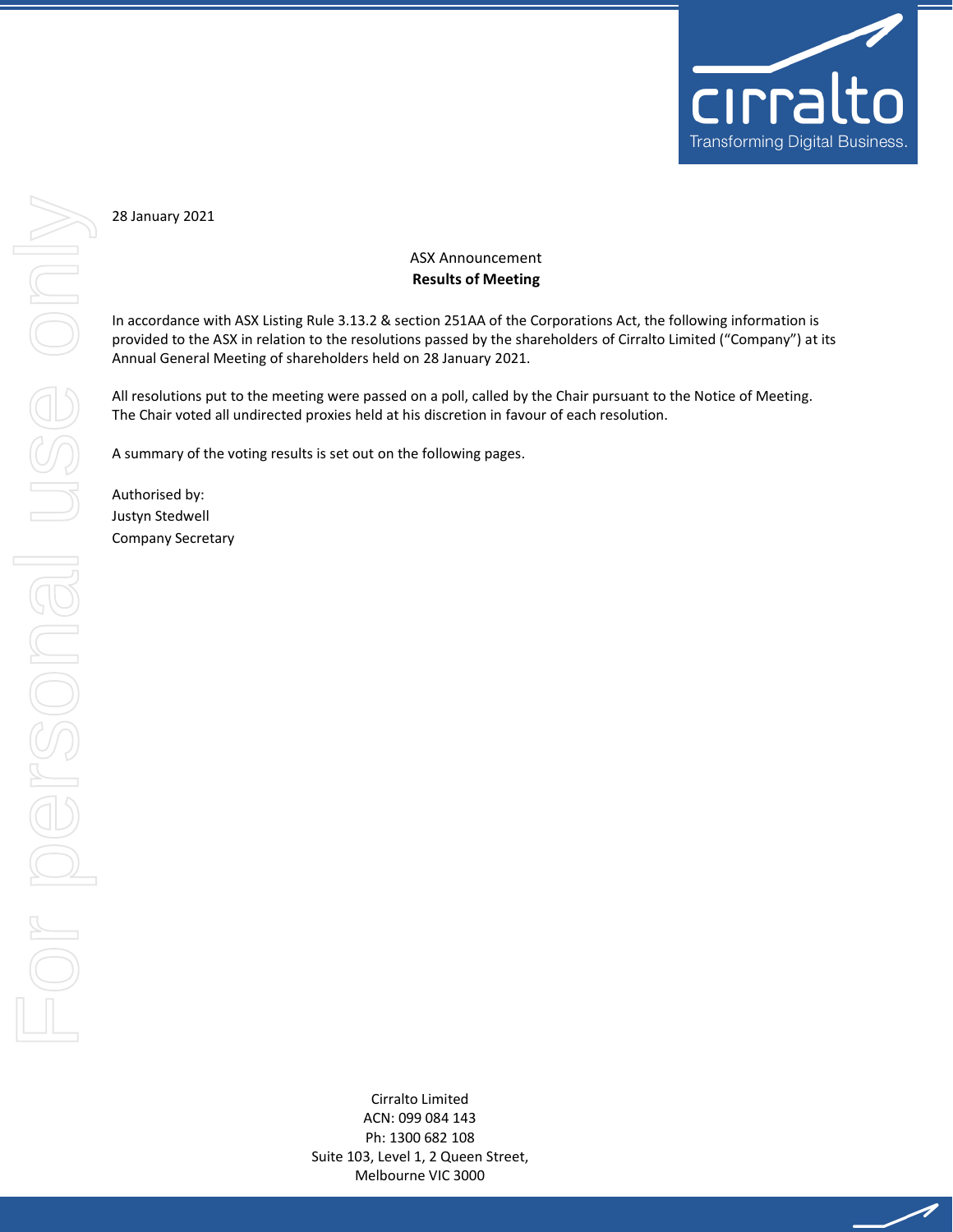## **Results of meeting**

Name of entity

Cirralto Limited

|                   | Resolutions voted on at the meeting                                                                                            |         |        | If decided by poll |                  | <b>Proxies received</b> |                      |      |                  |               |               |                |                   |
|-------------------|--------------------------------------------------------------------------------------------------------------------------------|---------|--------|--------------------|------------------|-------------------------|----------------------|------|------------------|---------------|---------------|----------------|-------------------|
| <b>Resolution</b> |                                                                                                                                |         | Voting | <b>If s250U</b>    | <b>Voted for</b> |                         | <b>Voted against</b> |      | <b>Abstained</b> | For           | Against       | <b>Abstain</b> | <b>Discretion</b> |
| No                | <b>Short description</b>                                                                                                       | Result  | method | applies            | <b>Number</b>    | %                       | <b>Number</b>        | ℅    | <b>Number</b>    | <b>Number</b> | <b>Number</b> | <b>Number</b>  | <b>Number</b>     |
|                   | Adoption of Remuneration<br>Report                                                                                             | Carried | Poll   | No Strike          | 41,906,537       | 98.07                   | 825,910              | 1.93 | 23,717,133       | 30,677,501    | 825,910       | 23,717,133     | 647,625           |
| 2                 | Re-election of Peter Richards<br>as a Director                                                                                 | Carried | Poll   | N/A                | 109,072,712      | 99.91                   | 100,000              | 0.09 | 24,072,133       | 76,812,969    | 100,000       | 24,072,133     | 6,116,676         |
| 3                 | Ratification of Prior Issue of<br>Shares to Canary Capital Pty<br>Ltd under Listing Rule 7.1                                   | Carried | Poll   | N/A                | 132,358,379      | 99.38                   | 825,860              | 0.62 | 690,606          | 100,212,934   | 825,860       | 60,606         | 6,002,378         |
| $\overline{4}$    | Ratification of Prior Issue of<br>Shares to Canary Capital Pty<br>Ltd and CPS Capital Group<br>Pty Ltd under Listing Rule 7.1  | Carried | Poll   | N/A                | 132,103,612      | 99.28                   | 955,860              | 0.72 | 815,373          | 99,758,167    | 825,860       | 315,373        | 6,202,378         |
| 5                 | Ratification of Prior Issue of<br>Options to Canary Capital Pty<br>Ltd and CPS Capital Group<br>Pty Ltd under Listing Rule 7.1 | Carried | Poll   | N/A                | 132,083,612      | 99.09                   | 1,210,627            | 0.91 | 580,606          | 99,738,167    | 1,080,627     | 80,606         | 6,202,378         |
| 6                 | Ratification of Prior Issue of<br>Shares under Listing Rule<br>7.1A                                                            | Carried | Poll   | N/A                | 123,903,612      | 98.87                   | 1,410,627            | 1.13 | 560,606          | 91,758,167    | 1,280,627     | 60,606         | 6,002,378         |
| $\overline{7}$    | Ratification of Prior Issue of<br>Shares to KAAI Capital under<br>Listing Rule 7.1                                             | Carried | Poll   | N/A                | 132,103,612      | 99.28                   | 955,860              | 0.72 | 815,373          | 99,758,167    | 825,860       | 315,373        | 6,202,378         |
| 8                 | Ratification of Prior Issue of<br>Listed Options to KAAI Capital<br>under Listing Rule 7.1                                     | Carried | Poll   | N/A                | 131,483,612      | 99.28                   | 955,860              | 0.72 | 1,435,373        | 99,738,167    | 825,860       | 335,373        | 6,202,378         |
| 9                 | Approve the issue of<br>23,385,000 Listed Options to<br>the Placement Participants                                             | Carried | Poll   | N/A                | 124,338,379      | 99.24                   | 955,860              | 0.76 | 580,606          | 91,995,136    | 825,860       | 80,606         | 6.200.176         |

ACN Date of meeting and the state of meeting and the state of meeting and the state of meeting  $\sim$ 

099 084 143 28 January 2021

 $\cap$